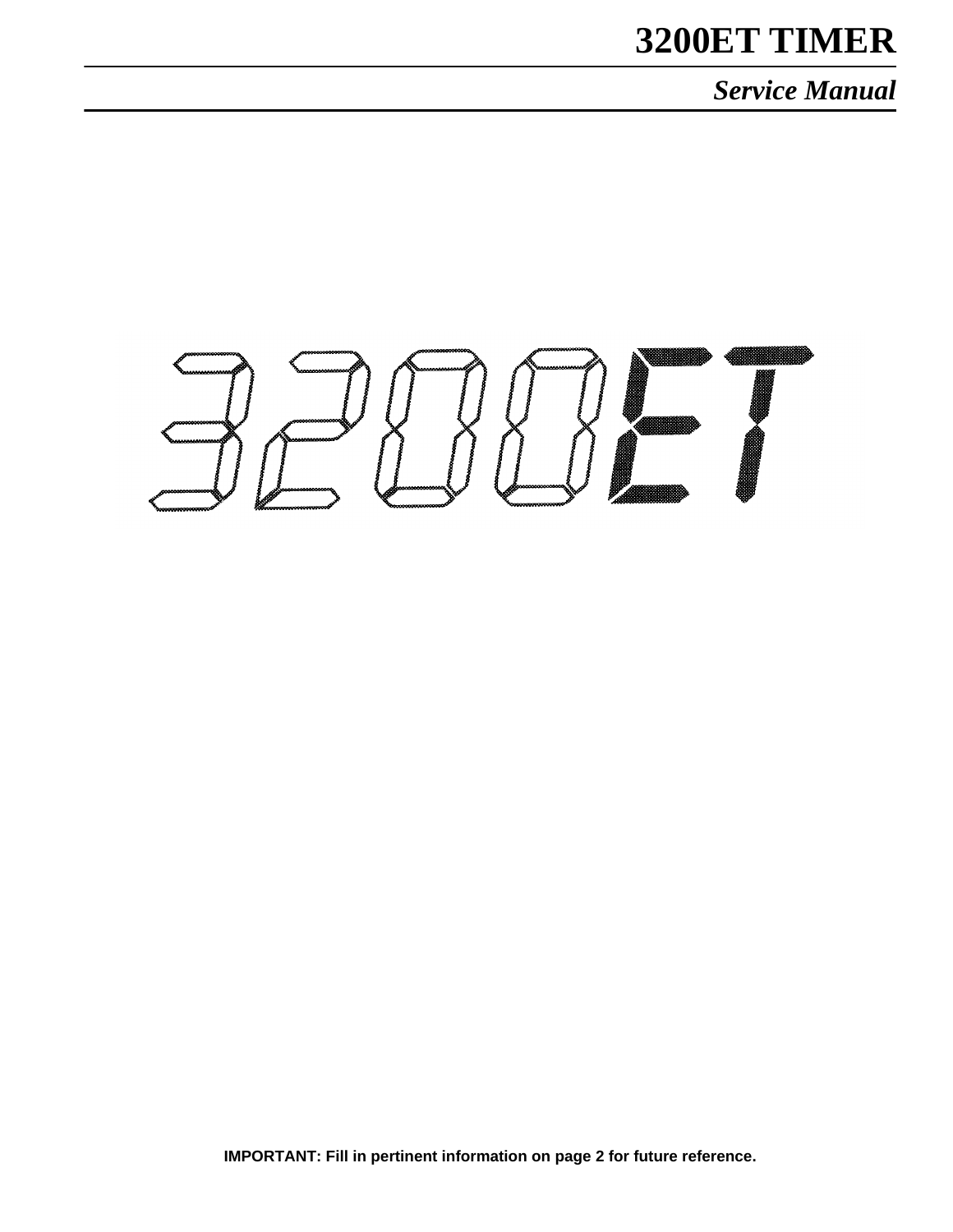**Timer Programming**

## *Installation And Start-Up Procedures*

| Timer Programming                   |  |  |  |  |  |
|-------------------------------------|--|--|--|--|--|
|                                     |  |  |  |  |  |
|                                     |  |  |  |  |  |
|                                     |  |  |  |  |  |
| Regeneration Cycle Step Programming |  |  |  |  |  |
|                                     |  |  |  |  |  |
|                                     |  |  |  |  |  |
|                                     |  |  |  |  |  |
|                                     |  |  |  |  |  |
| Step #5                             |  |  |  |  |  |

### **Notes:**

\_\_\_\_\_\_\_\_\_\_\_\_\_\_\_\_\_\_\_\_\_\_\_\_\_\_\_\_\_\_\_\_\_\_\_\_\_\_\_\_\_\_\_\_\_\_\_\_\_\_\_\_\_\_\_\_\_\_\_\_\_\_\_\_\_\_\_\_\_\_\_\_\_\_\_\_\_\_\_\_\_\_\_\_\_\_\_\_\_\_ 1. Place the conditioner tank where you want to install the unit, making sure the tank is level and on a firm base.

 $\_$  , and the set of the set of the set of the set of the set of the set of the set of the set of the set of the set of the set of the set of the set of the set of the set of the set of the set of the set of the set of th

\_\_\_\_\_\_\_\_\_\_\_\_\_\_\_\_\_\_\_\_\_\_\_\_\_\_\_\_\_\_\_\_\_\_\_\_\_\_\_\_\_\_\_\_\_\_\_\_\_\_\_\_\_\_\_\_\_\_\_\_\_\_\_\_\_\_\_\_\_\_\_\_\_\_\_\_\_\_\_\_\_\_\_\_\_\_\_\_\_\_

- 2. During cold weather it is recommended that the installer warm the valve up to room temperature before operating.
- 3. All plumbing should be done in accordance with local plumbing codes. The pipe size for the drain, distributor size/ length, and Backwash flow rate should be set per specifications found in the valve service manual.
- 4. Lubricate the distributor O-ring seal and tank O-ring seal. Place the main control valve on tank. Note: Only use silicone lubricant.
- 5. Solder joints near the drain must be done prior to connecting the Drain Line Flow Control fitting (DLFC). Leave at least 6″ between the DLFC and solder joints when soldering pipes that are connected on the DLFC. Failure to do this could cause interior damage to DLFC.
- 6. Teflon tape is the only sealant to be used on the drain fitting.
- 7. Make sure that the floor is clean beneath the salt storage tank and that it is level.
- 8. Place approximately 1″ of water above the grid plate. If a grid is not utilized, fill to the top of the air check in the salt tank. Do not add salt to the brine tank at this time.
- 9. On units with a by-pass, place in by-pass position. Turn on the main water supply. Open a cold soft water tap nearby and let run a few minutes or until the system is free from foreign material (usually solder) that may have resulted from the installation. Once clean, close the water tap.
- 10. Place the by-pass in service position and let water flow into the mineral tank. When water flow stops, slowly open a cold water tap nearby and let run until the air is purged from the unit. Then close tap.
- 11. Plug the valve into an approved power source. Once the valve is powered it will drive to the Service Position.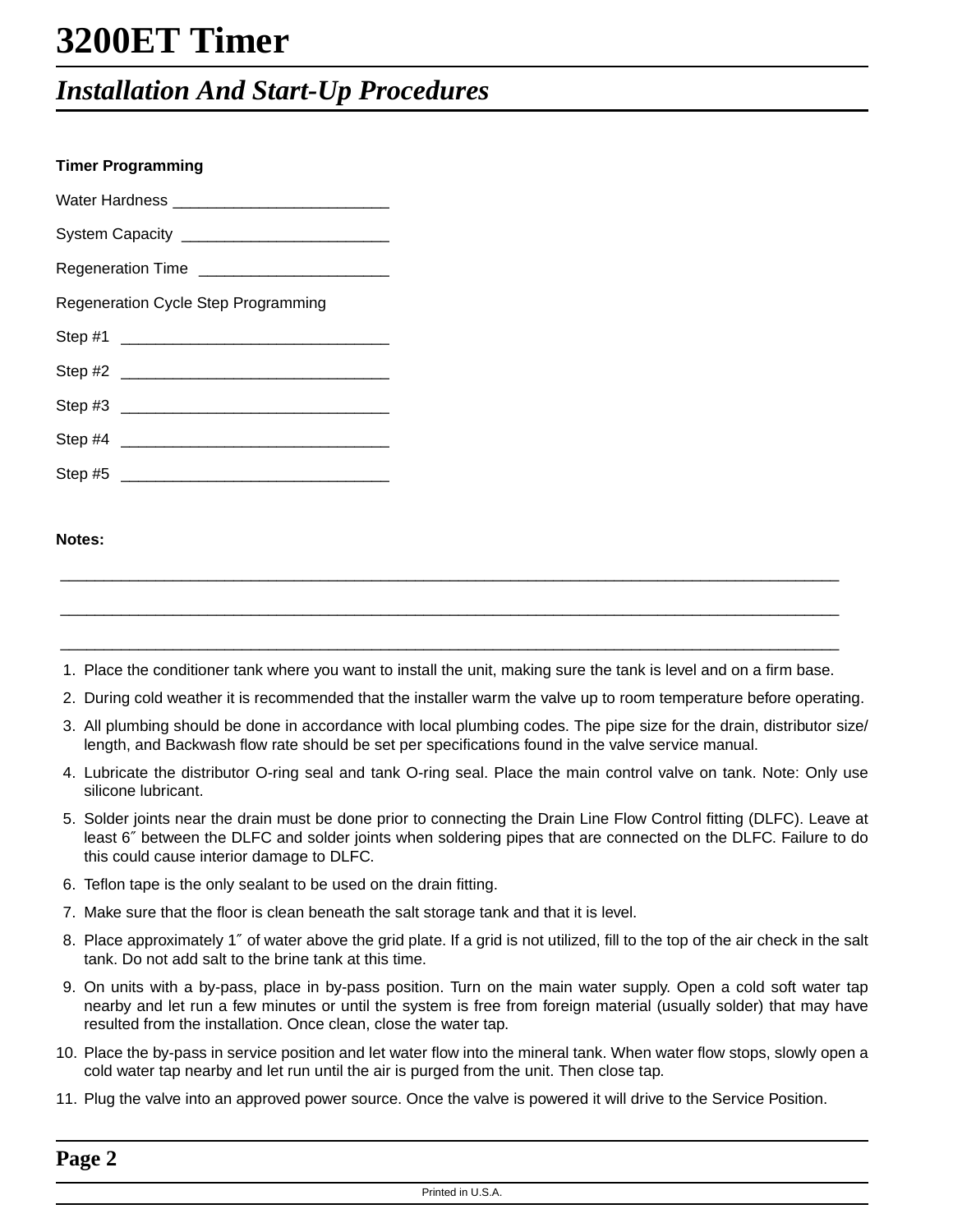## *Installation And Start-Up Procedures (Cont'd.)*



12. Once the valve has reached Service normal operation is resumed. In Normal Operation the Time Of Day and, if flow meter equipped, the Volume Remaining Displays will alternate being viewed. Set the Time Of Day Display by depressing the Up or Down Set Button to the correct time. (See Fig. 1)



13. Flow Meter Equipped Valves Only: The Volume Remaining Display is the volume of water (in gallons) remaining prior to regeneration, including any reserve capacity. Without any water usage the Meter Arrow should be either off or on but not changing. Open a soft water tap. The Meter Arrow should begin flashing at a rate that varies with flow rate. Close the tap after 3 - 5 gallons of water flow.

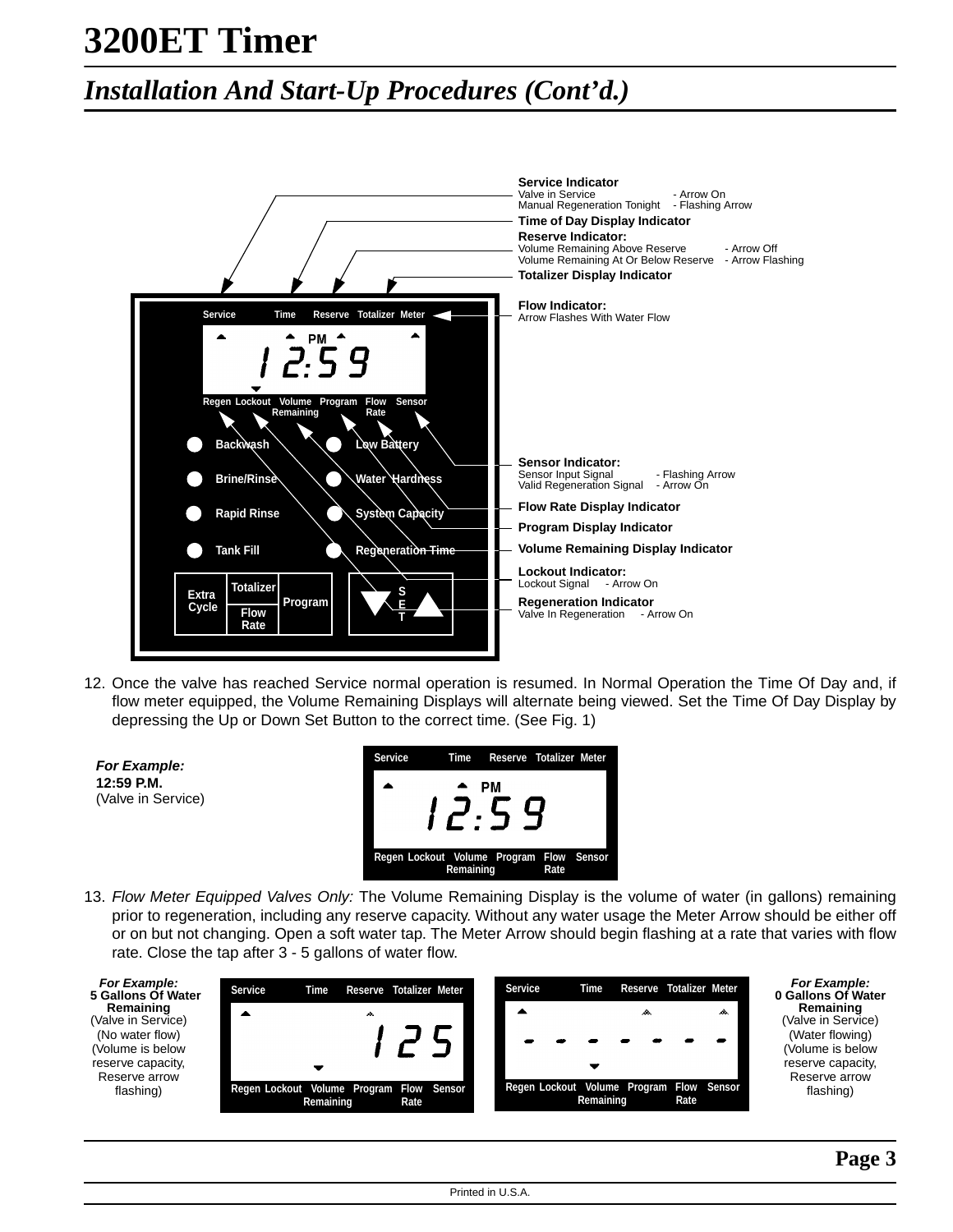## *Installation And Start-Up Procedures (Cont'd.)*

- 14. Manually initiate a regeneration cycle and allow water to run to drain for 3 to 4 minutes. Next, manually step the valve through a regeneration cycle checking valve operation in each step.
	- A. Initiating Regeneration (Depending on the timer regeneration type you have one or two (2) Options):
		- 1. **Press and Release the Extra Cycle Button.** With Immediate Regeneration Timers the control will go into Regeneration immediately. With Delayed Regeneration Timers the Service Arrow will begin to flash immediately and a regeneration will occur at the preset regeneration time (i.e. 2:00 a.m.)
		- 2. **Press and Hold for 5 seconds the Extra Cycle Button.** The control will go into Regeneration immediately.
	- B. Control Operation
		- 1. During Regeneration: During Regeneration the control will display which regeneration step number the valve is advancing to, or has reached, and the time remaining in that step.

**For Example:** (Valve is advancing to Regeneration Step #1) (#1 flashing) (Regeneration arrow on)





2. When the first cycle step is reached, a red LED will turn on to indicate the current regeneration cycle step.

#### **For Example:**

(Regeneration Step #1 has been reached) (10.0 minutes remain in Step #1) (Regeneration arrow on)





- 3. Pushing the Extra Cycle Button during a regeneration step will immediately advance the valve to the next regeneration step position.
- 4. Pushing the Up or Down Set Button during a regeneration step will adjust the time remaining in that current regeneration step. Programmed regeneration step times **will not** be changed.
- 5. Once all regeneration cycle steps have been completed the valve will return to Service and resume normal operation.
- 15. Manually step the valve to the Brine Draw position (see Step #14) and allow the valve to draw water from the brine tank until it stops. Note: The air check will check at approximately the midpoint of the screened intake area.
- 16. Manually step the valve to the Brine Refill position and allow the valve to return to Service automatically.
- 17. Make sure the brine refill time (salt dosage) is set as recommended by the manufacturer.
- 18. With the valve in Service, check that there is about 1″ of water above the grid in the brine tank, if used.
- 19. Fill the brine tank with salt.
- 20. A **9V Alkaline Battery** is recommended to be installed at all times for proper valve operation. The control will indicate when the battery needs to be replaced by turning on the Low Battery LED.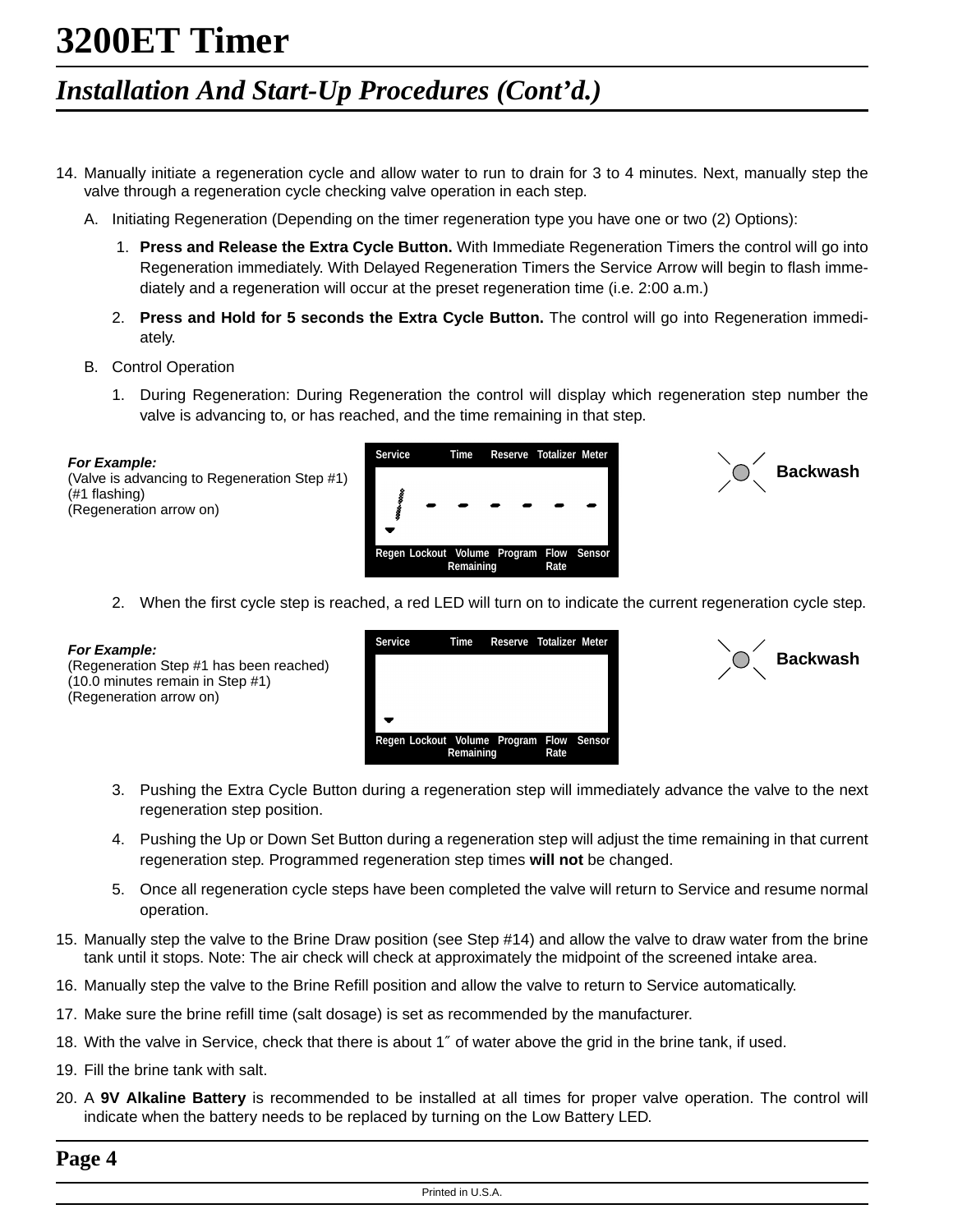## *Control Operation*



### **NORMAL CONTROL OPERATION**

#### **Flow Meter Equipped Delayed Regeneration Valves -**

In Normal Operation the Time Of Day Display will alternate being viewed with the Volume Remaining Display. Water flow through the unit is indicated by the Meter Arrow that will flash in a direct relationship to flow rate. As treated water is used, the Volume Remaining Display will count down from a maximum value to the calculated reserve capacity. Once this occurs, the Reserve Arrow will begin to flash as a indication that reserve capacity is being used. At the preset Regeneration Time a regeneration cycle will then be initiated immediately.

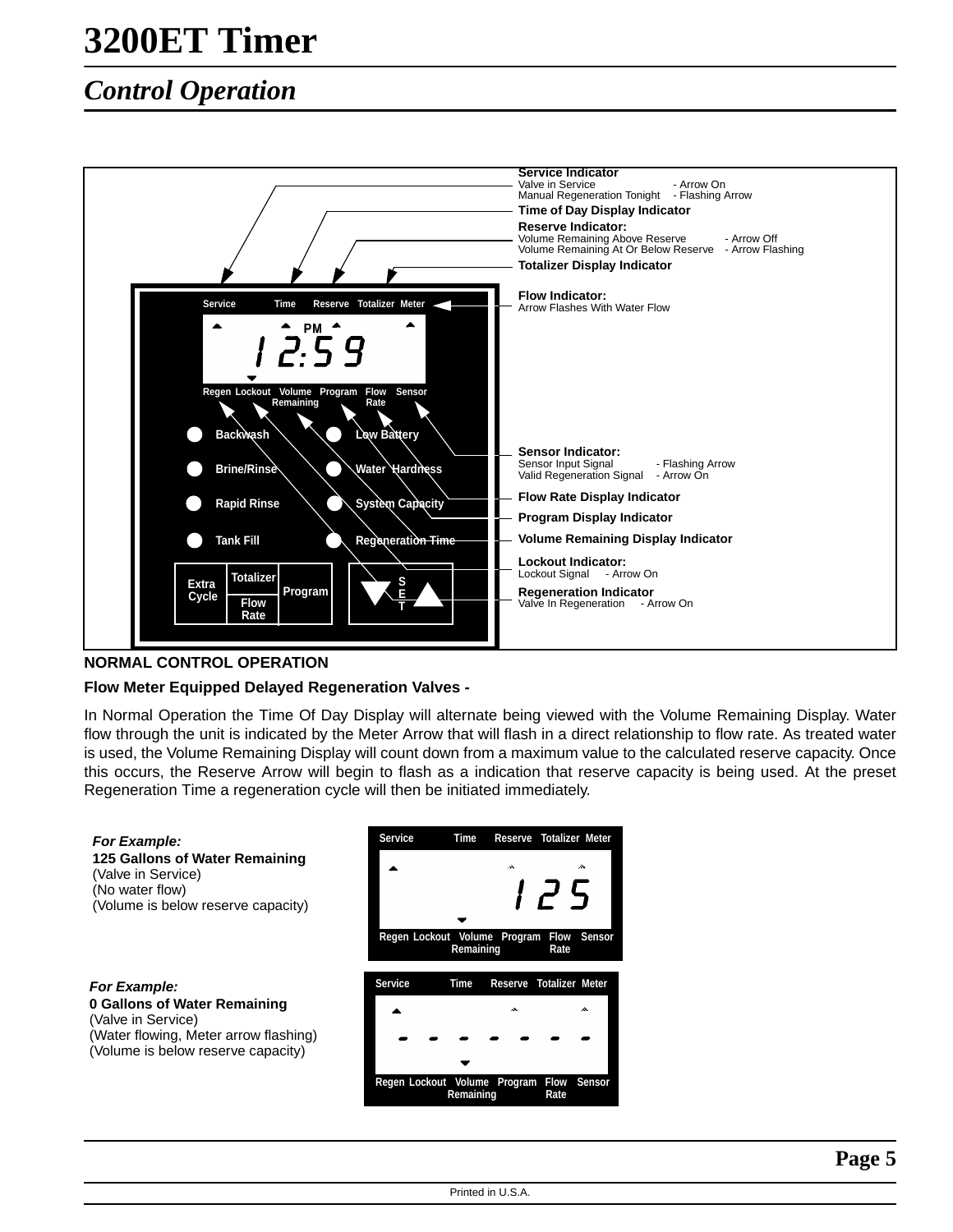## *Control Operation (Cont'd.)*

### **Timeclock Regeneration Valves -**

**For Example:**

(Valve in Service)

In Normal Operation the Time Of Day Display will be viewed at all times. The control will operate normally until the days since the last regeneration reaches the preset number of days. Once this occurs, a regeneration cycle will then be initiated immediately at the preset Regeneration Time.

### **Flow Meter Equipped Immediate Regeneration Valves -**

In Normal Operation the Time Of Day Display will alternate being viewed with the Volume Remaining Display. Water flow through the unit is indicated by the Meter Arrow that will flash in a direct relationship to flow rate. As treated water is used, the Volume Remaining Display will count down from a maximum value to zero. Once this occurs a regeneration cycle will then be initiated immediately.



#### **Sensor Immediate Regeneration Valves -**

**525 Gallons of Water Remaining**

(Water flowing, Meter arrow flashing)

In Normal Operation the Time Of Day Display will be viewed at all times. The control will operate normally until a valid sensor input signal is received. Once this occurs, a regeneration cycle will then be initiated immediately. The Sensor Input Arrow will flash until the signal is determined to be valid.

#### **Sensor Delayed Regeneration Valves -**

In Normal Operation the Time Of Day Display will be viewed at all times. The control will operate normally until a valid sensor input signal is received. Once this occurs, a regeneration cycle will then be initiated immediately at the preset Regeneration Time. The Sensor Input Arrow will flash until the signal is determined to be valid. Then the Reserve Arrow will begin to flash as a indication that reserve capacity is being used.



### **Immediate Regeneration Valves With Days Between Regeneration Override Set -**

When the valve has reached its set Days Since Regeneration Override value a regeneration cycle will be initiated immediately. This event occurs regardless of the Volume Remaining display having reached zero.

### **Delayed Regeneration Valves With Days Between Regeneration Override Set -**

When the valve has reached its set Days Since Regeneration Override value a regeneration cycle will be initiated at the preset Regeneration Time. This event occurs regardless of the Volume Remaining display having reached the calculated reserve capacity.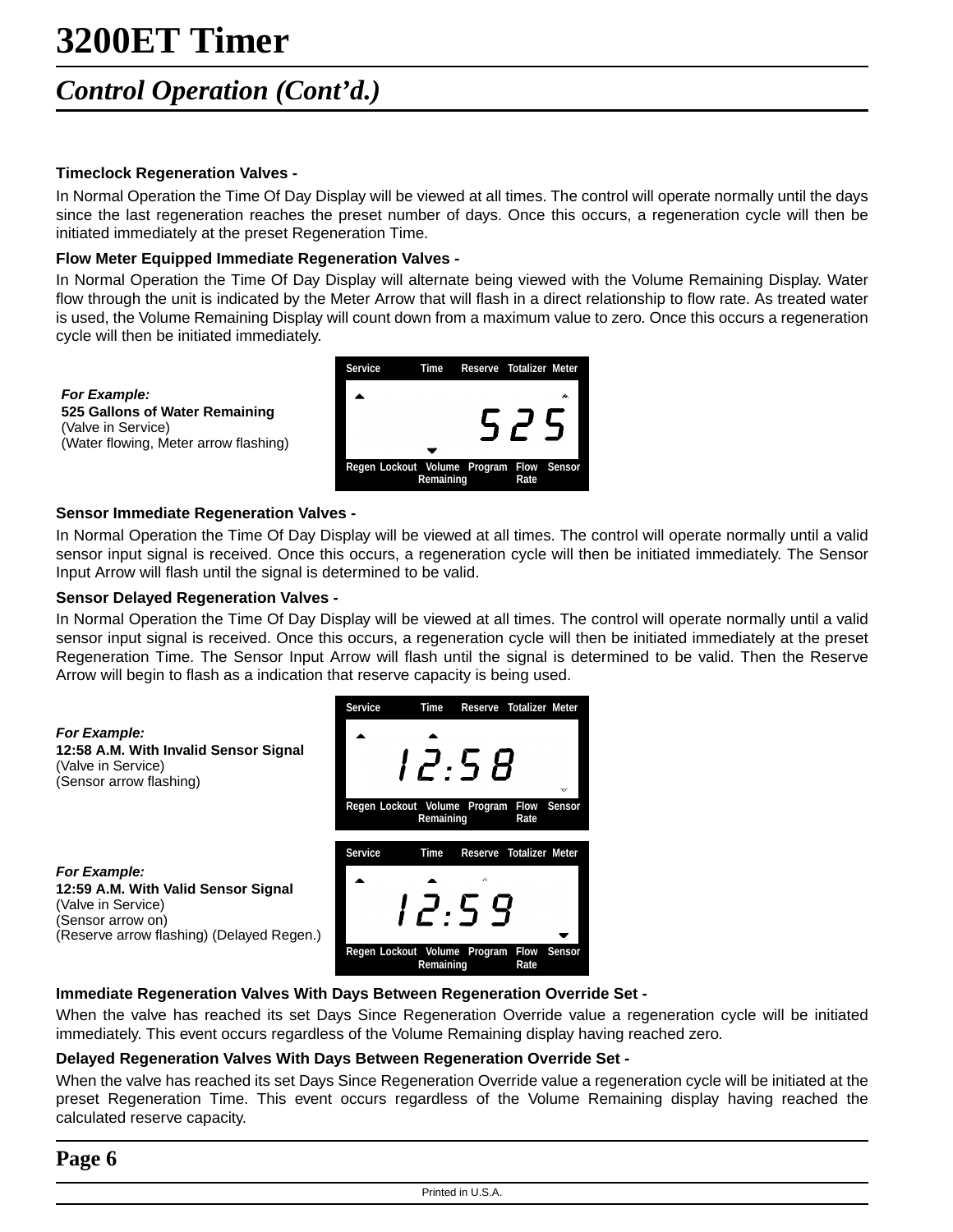## *Control Operation (Cont'd.)*

### **CONTROL OPERATION DURING A POWER FAILURE**

During a power failure all control displays will be turned off and regeneration cycles delayed. The control will otherwise continue to operate normally until line power is restored or battery backup power is lost.

- 1. If battery backup power is never lost during a power outage, the control will continue to operate normally, without the loss of data, until line power is restored.
- 2. If battery backup power is lost during a power outage, the control will store the current Time Of Day, Volume Remaining, Regeneration Cycle Status, and various diagnostic displays. These stored displays will then be used upon line power restoration until updated ones are created. To indicate this type of failure, the control will flash the current. Time Of Day Display to indicate that this display and the Volume Remaining Display may not be correct.

### **CONTROL OPERATION DURING REGENERATION**

(Valve is advancing to Regeneration Step #1)

(Regeneration Step #1 has been reached)

(10.0 minutes remain in Step #1)

**For Example:**

(#1 Flashing)

**For Example:**

In regeneration the control will display what regeneration step number the valve is advancing to, or has reached, and the time remaining in that step. Once all regeneration cycle steps have been completed the valve will return to service and resume normal operation.

1. First the Regeneration Arrow turns on. Then the display below is viewed to indicate that the valve is advancing to the first regeneration cycle step.





2. When the first cycle step is reached, the display becomes as shown below. As time passes the control will begin to decrement the step time in tenths of minutes until zero is reached. A red LED will also turn on to indicate the current regeneration cycle step.



![](_page_6_Picture_13.jpeg)

- 3. Once the step time reaches zero, the valve drive motor will turn on and the Regeneration Time Remaining Display revert to all dashes until the next regeneration cycle step position is reached. Steps #2 and #3 will then be repeated until all regeneration cycle steps have been completed and the valve has returned to Service.
- 4. Pushing the Extra Cycle Button during a regeneration cycle will immediately advance the valve to the next cycle step position and resume normal step timing.
- 5. Pushing the Up or Down Set Button during a regeneration cycle will adjust the time remaining in a regeneration cycle step. Actual regeneration cycle step programming will not be changed.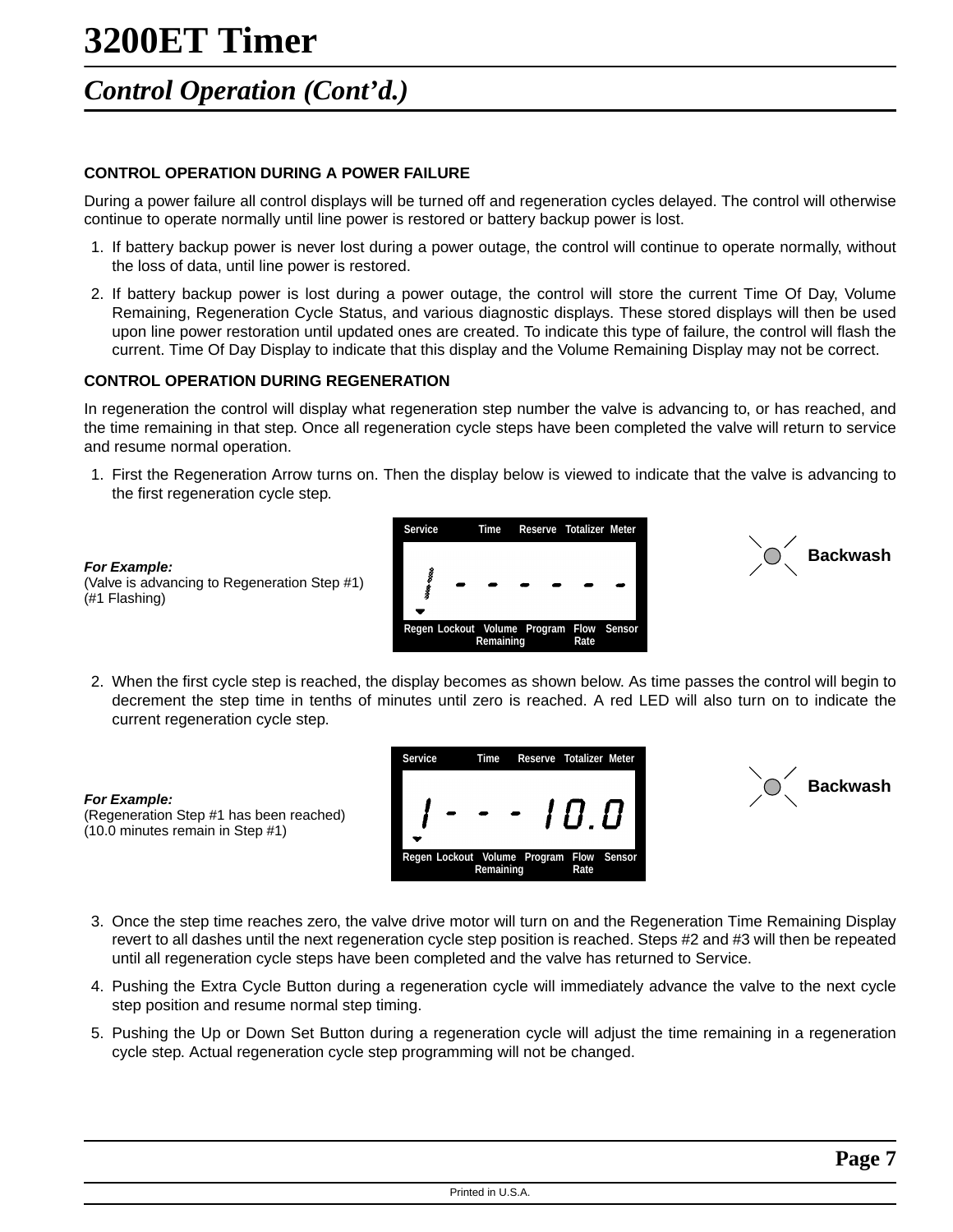### *Control Operation (Cont'd.)*

#### **CONTROL OPERATION DURING PROGRAMMING**

The control will only enter the Program Mode with the valve in Service and operating on line power. While in the Program Mode the control will continue to operate normally monitoring water usage and keeping all displays up to date. Control programming is stored in memory permanently with or without line or battery backup power.

#### **LOCKOUT INPUT OPERATION**

The Lockout Arrow will turn on whenever a Lockout Signal is being received by the control. Any requests for regeneration will be delayed until this signal is removed. Regeneration will then proceed normally.

**Keypad Operation**

![](_page_7_Picture_6.jpeg)

#### **Extra Cycle Button**

Pushing this button will initiate a regeneration cycle independently of actual valve conditions.

- 1. With immediate regeneration valves this extra regeneration will occur immediately.
- 2. With delayed regeneration valves this extra regeneration will occur at the set Regeneration Time. A regeneration cycle can be forced to occur immediately by pushing and holding in for 5 seconds this button.

#### **Totalizer/Flow Rate Button**

This button is used to view the Totalizer and Flow Rate Displays. Depressing the button once will display flow rate. Depressing the button again will display the total accumulation of water flow through the valve since it was last reset. Depressing the button once more will return the display to Time Of Day or Volume Remaining. The Totalizer display is reset by depressing and holding for 25 seconds this button. During the 25 seconds, the Totalizer Arrow will flash as an indicator to the operator that the display is being reset properly.

#### **Program Button**

This button is used by the installer to program those settings indicated on the front panel by red LEDs.

#### **Up Set Button**

This button is used to set the current time of day, adjust time remaining in a regeneration cycle step and in valve programming. The Up Arrow Button will increment a display setting.

#### **Down Set Button**

This button is used to set the current time of day, adjust time remaining in a regeneration cycle step and in valve programming. The Down Arrow Button will decrement a display setting.

#### **Low Battery Indicator**

![](_page_7_Picture_20.jpeg)

When the control is operating on line power, this red LED will turn on whenever the **9V Alkaline Battery** (Not Included) used for memory backup needs to be replaced. The battery is stored against the valve backplate. In the event of a power outage the battery will maintain current operating displays for approx. 24 hours at maximum battery capacity.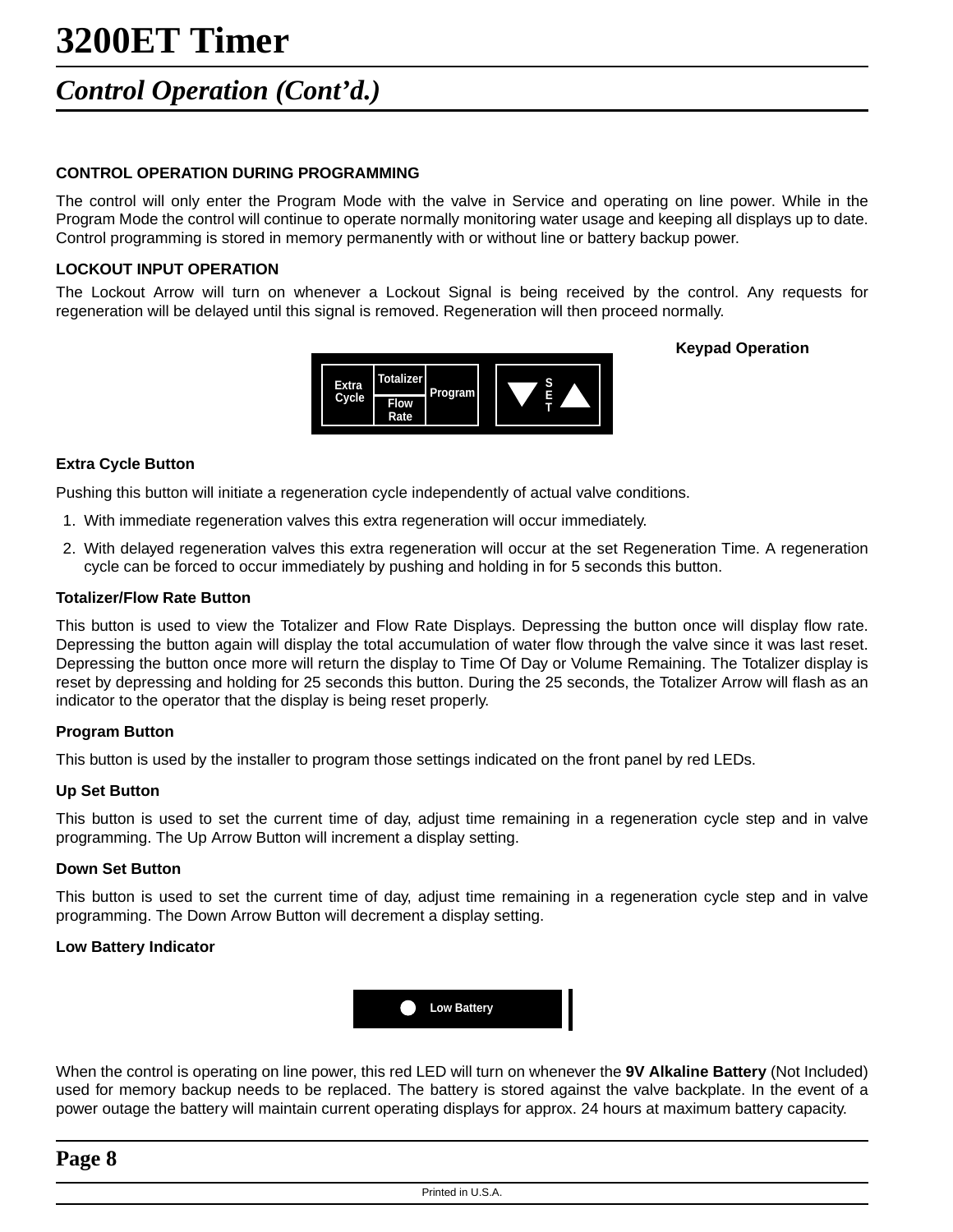### *Notes*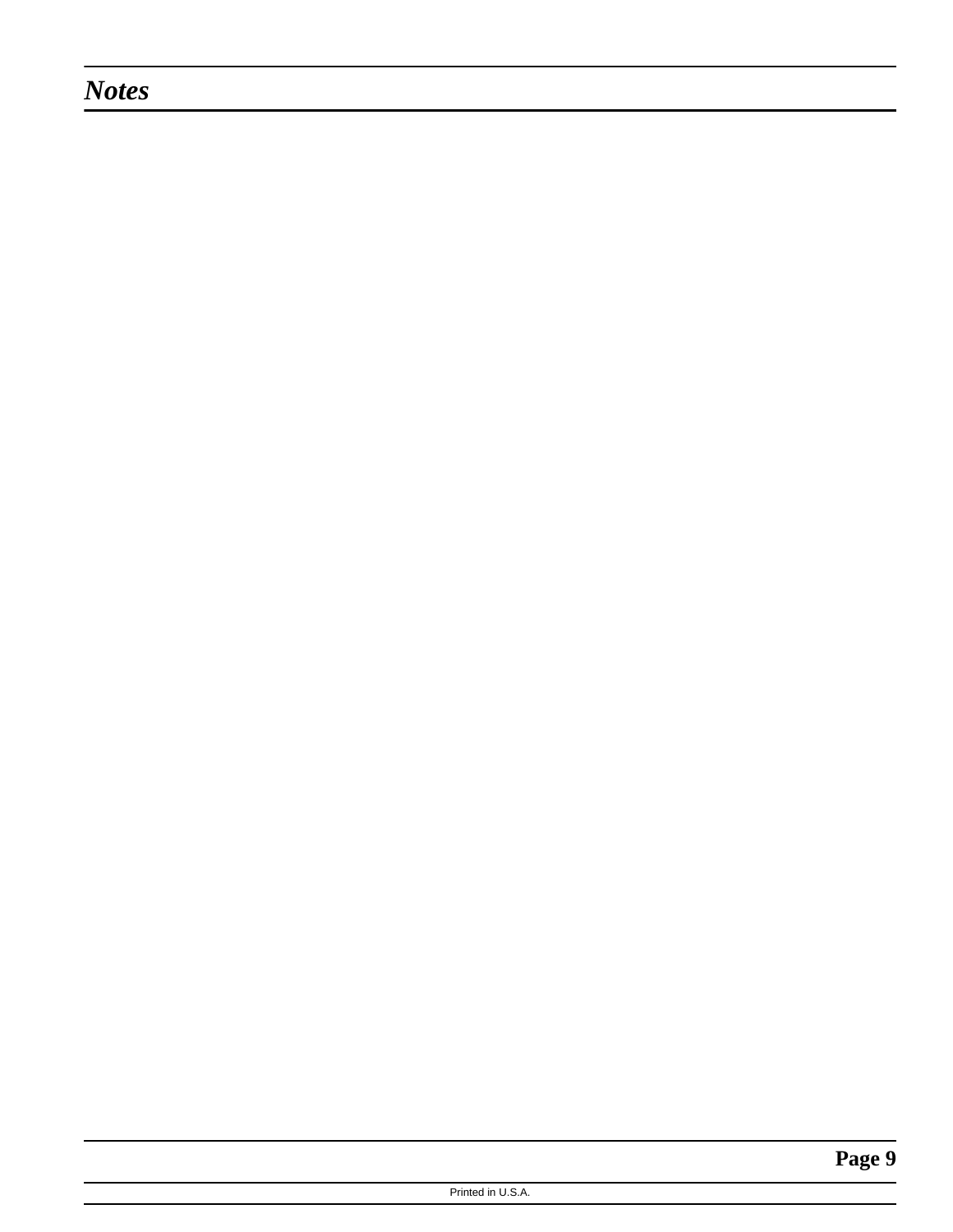## *3200ET Timer Assemblies*

![](_page_9_Figure_2.jpeg)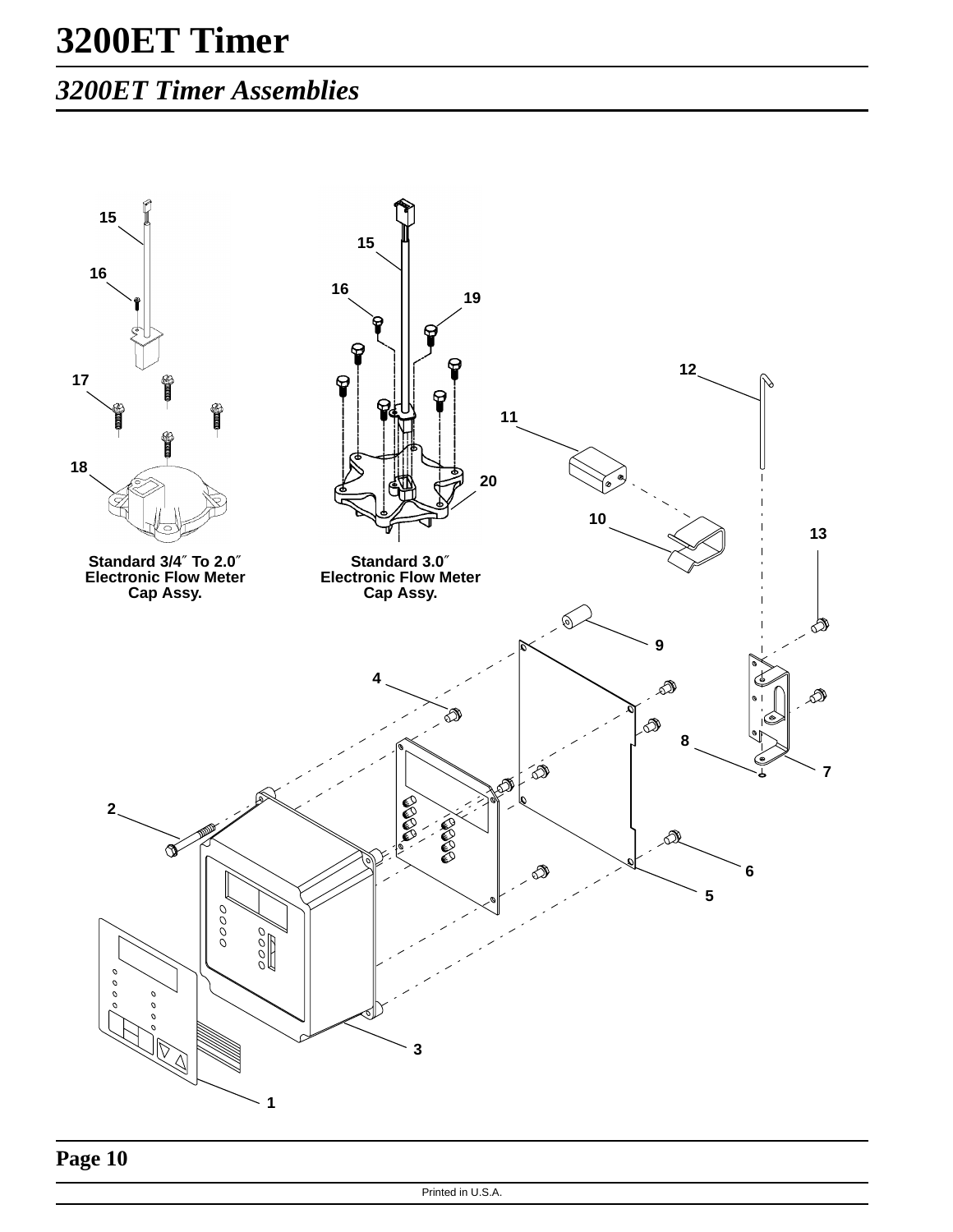## *3200ET Timer Assemblies Parts List*

| ltem No. | Quantity | Part No. | <b>Description</b>                                                |
|----------|----------|----------|-------------------------------------------------------------------|
|          |          |          | 1 119144-02 Assembly, Switch Pad - Standard Downflow              |
|          |          |          | 19144-06 Assembly, Switch Pad - Upflow Variable Brining           |
|          |          |          | 19144-05 Assembly, Switch Pad - Upflow Brine First                |
|          |          |          | 19144-04 Assembly, Switch Pad - Standard Upflow                   |
|          |          |          |                                                                   |
|          |          |          |                                                                   |
|          |          |          |                                                                   |
|          |          |          |                                                                   |
|          |          |          |                                                                   |
|          |          |          | 27178-13 120V 3200ET Circuit Board (Version 2.0 Software)         |
|          |          |          | 27178-14 240V 3200ET Circuit Board (Version 2.0 Software)         |
|          |          |          |                                                                   |
|          |          |          | 6.  3. 12758.  Screw, Hex Washer #10 x 5/8                        |
|          |          |          | 7 118749Bracket, Hinge (Not Used With 18741)                      |
|          |          |          |                                                                   |
|          |          |          |                                                                   |
|          |          |          |                                                                   |
|          |          |          |                                                                   |
|          |          |          |                                                                   |
|          |          |          |                                                                   |
|          |          |          | 40041-03 Harness Low Voltage 2750 with 3200ET                     |
|          |          |          | 2510, 2750, 2850, 2900                                            |
|          |          |          | 40041-04 Harness Low Voltage                                      |
|          |          |          | 3150 w/3200ET, 3150/3900                                          |
|          |          |          | 40041-06 Harness Low Voltage                                      |
|          |          |          | 9000 w/3200ET, 9000/9500                                          |
|          |          |          | 40043-01 Harness Power<br>2750/2900 w/3200ET, 2510/2750/2850/2900 |
|          |          |          | 40043-02 Harness Power                                            |
|          |          |          | 3150/3900 w/3200ET                                                |
|          |          |          | 40043-03 Harness Power                                            |
|          |          |          | 9000/9500 w/3200ET                                                |
|          |          |          | 19891. Harness, Battery, All Valves                               |
|          |          |          |                                                                   |
|          |          |          | <b>Optional Electronic Flow Meter Cap Parts List</b>              |
|          |          |          |                                                                   |

|  | <b>Item No.</b> Quantity | Part No. | <b>Description</b>                                         |
|--|--------------------------|----------|------------------------------------------------------------|
|  |                          |          |                                                            |
|  |                          |          | 19121-03 Assy. Mtr. Cable 8 ft. All Valves Systems 6, 7    |
|  |                          |          | 19121-04 Assy. Mtr. Cable 25 ft. All Valves All            |
|  |                          |          | Systems (Optional)                                         |
|  |                          |          | 19121-05 Assy. Mtr. Cable 2.3 ft. 2750/2850/2900/3150/3900 |
|  |                          |          | Systems 4, 5, 9                                            |
|  |                          |          |                                                            |
|  |                          |          |                                                            |
|  |                          |          |                                                            |
|  |                          |          |                                                            |
|  |                          |          |                                                            |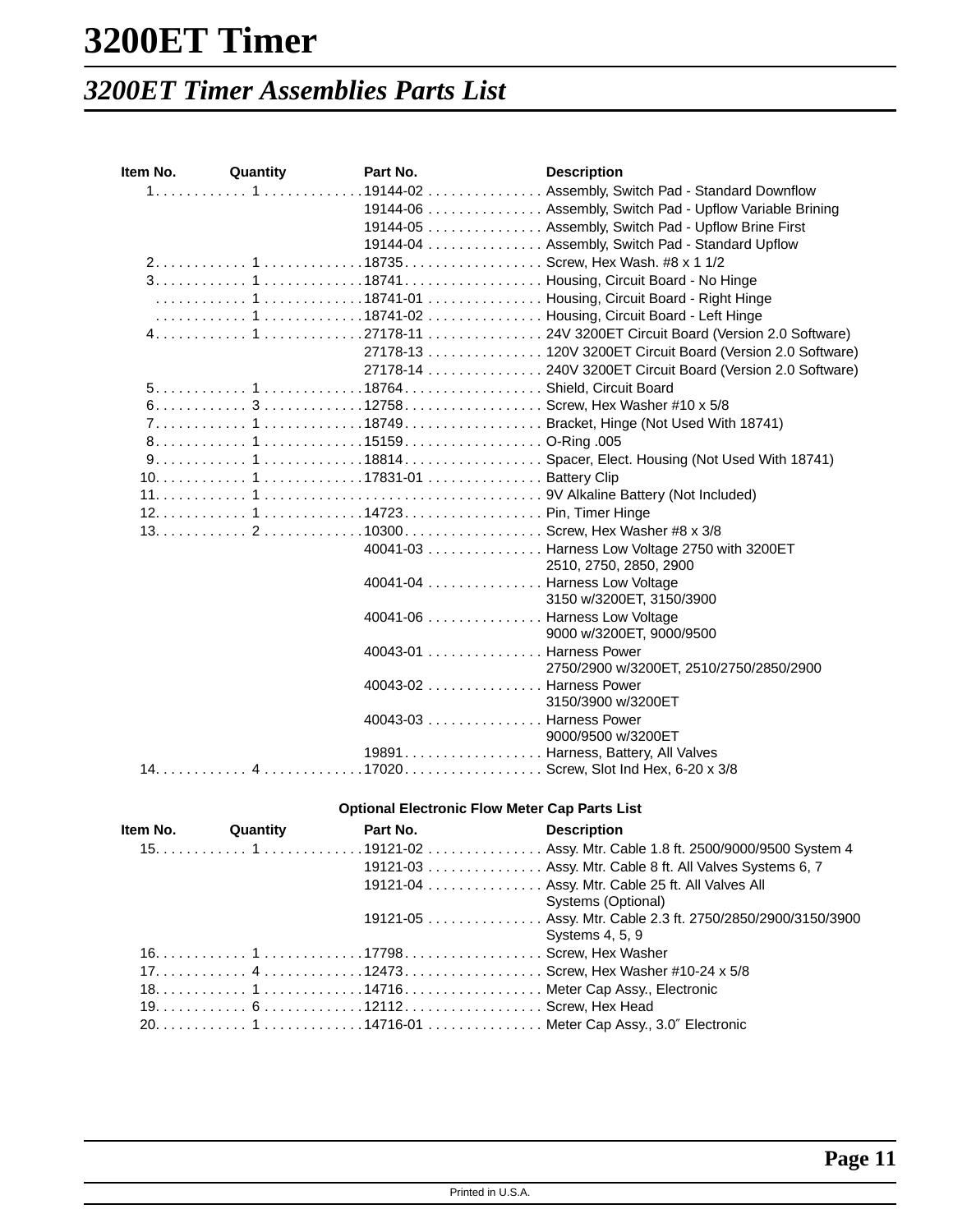## *3200ET System #4 - 1500/2500/2750/2850/3130/3150*

![](_page_11_Figure_2.jpeg)

System #4 - Single Unit Meter/Timeclock/Sensor Regeneration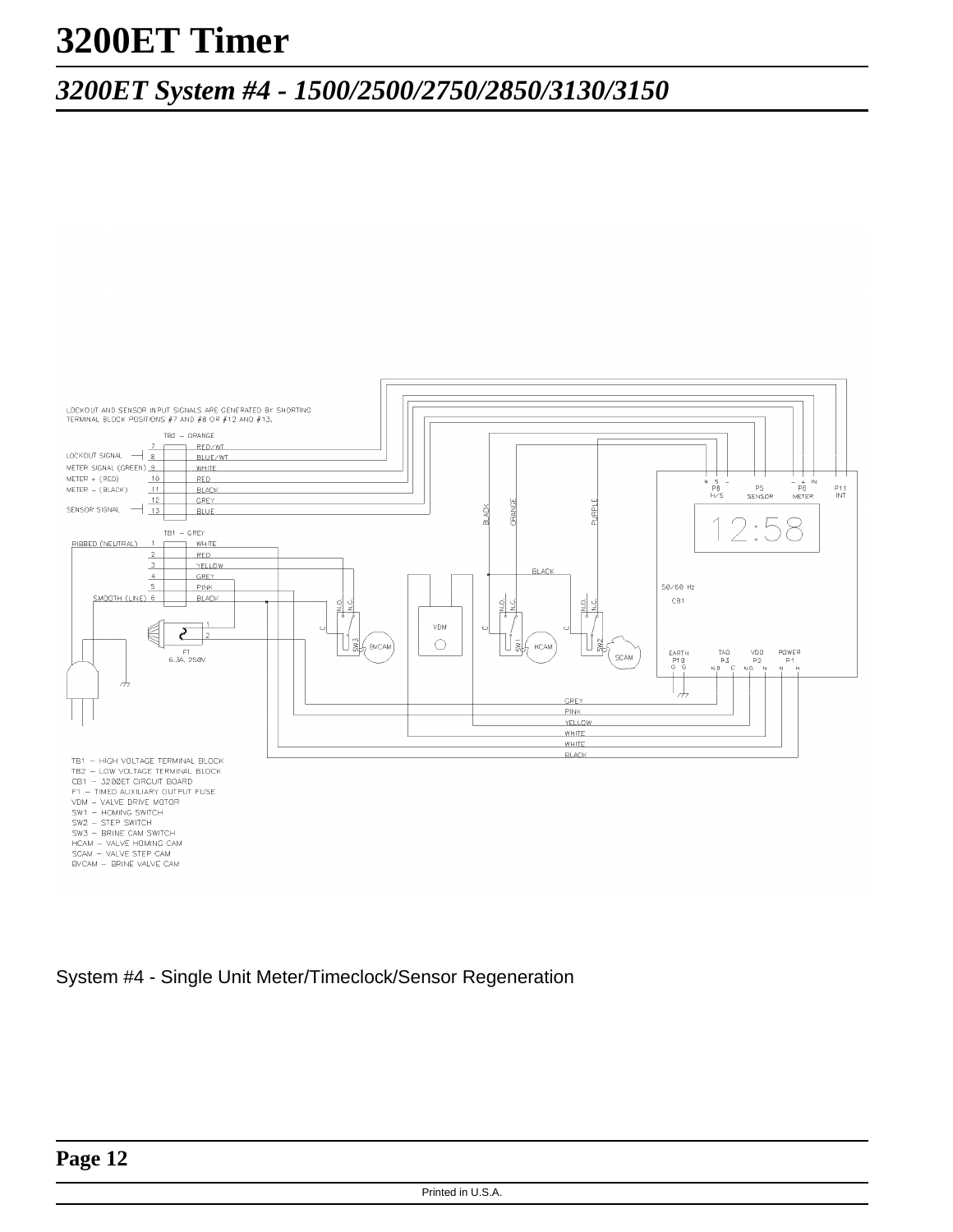### *3200ET - 9000/9500*

![](_page_12_Figure_2.jpeg)

- 
- 
- 

Twin Unit Meter/Timeclock/Sensor Regeneration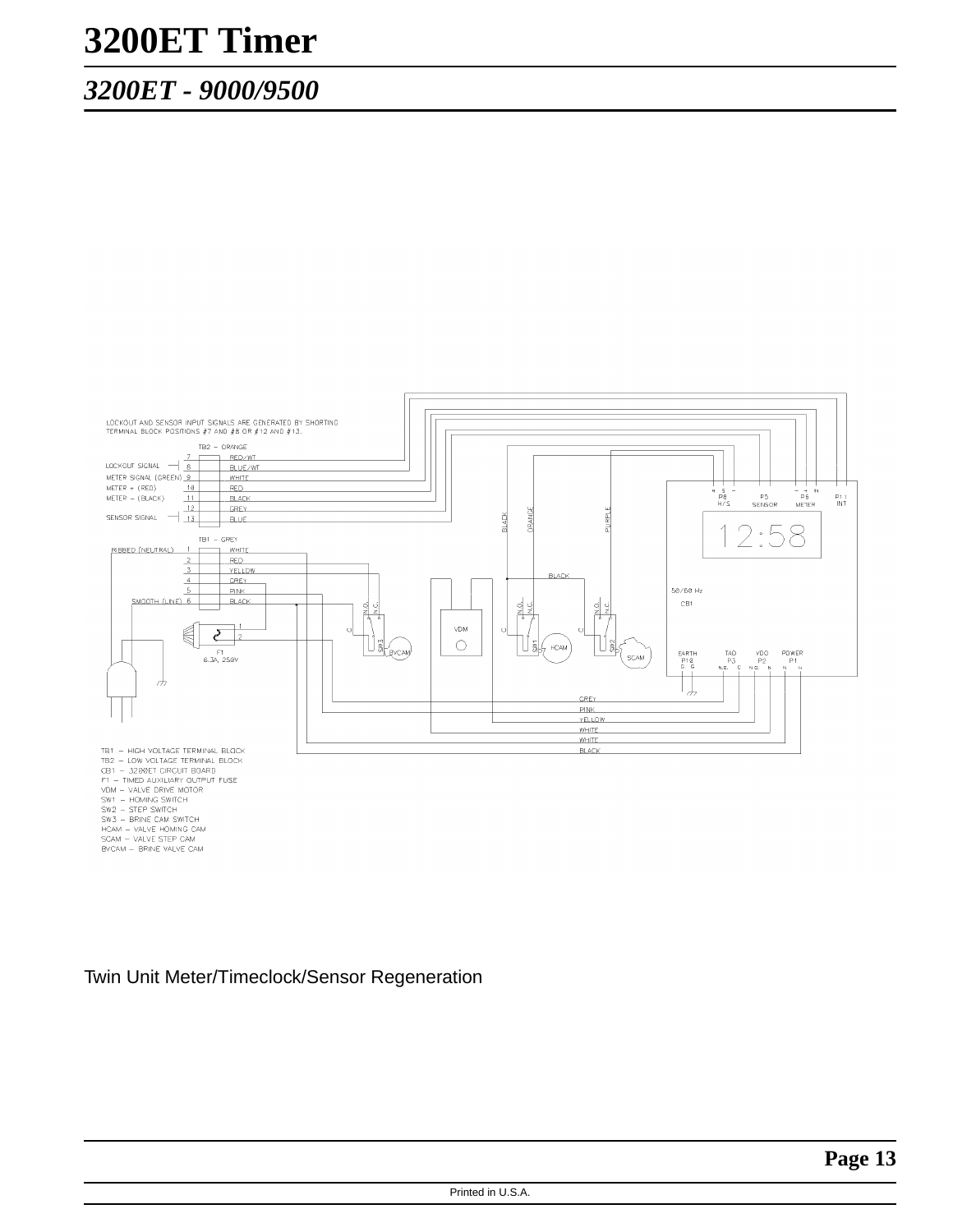## *3200ET System #4 - 2900/2930/3900*

![](_page_13_Figure_2.jpeg)

System #4 - Single Unit Meter/Timeclock/Sensor Regeneration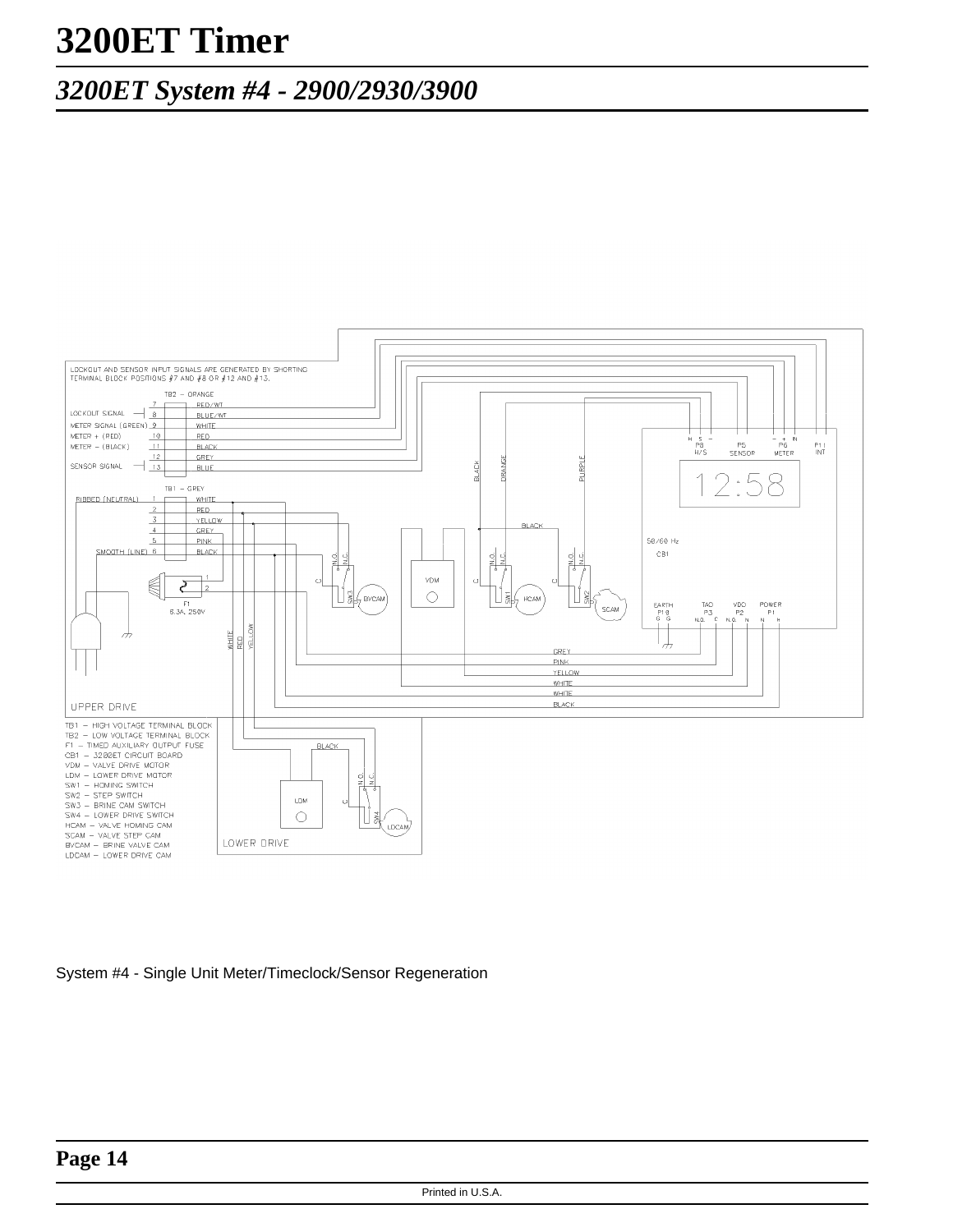### *3200ET Systems #5 And #6 - 2750/2850/3130/3150*

![](_page_14_Figure_2.jpeg)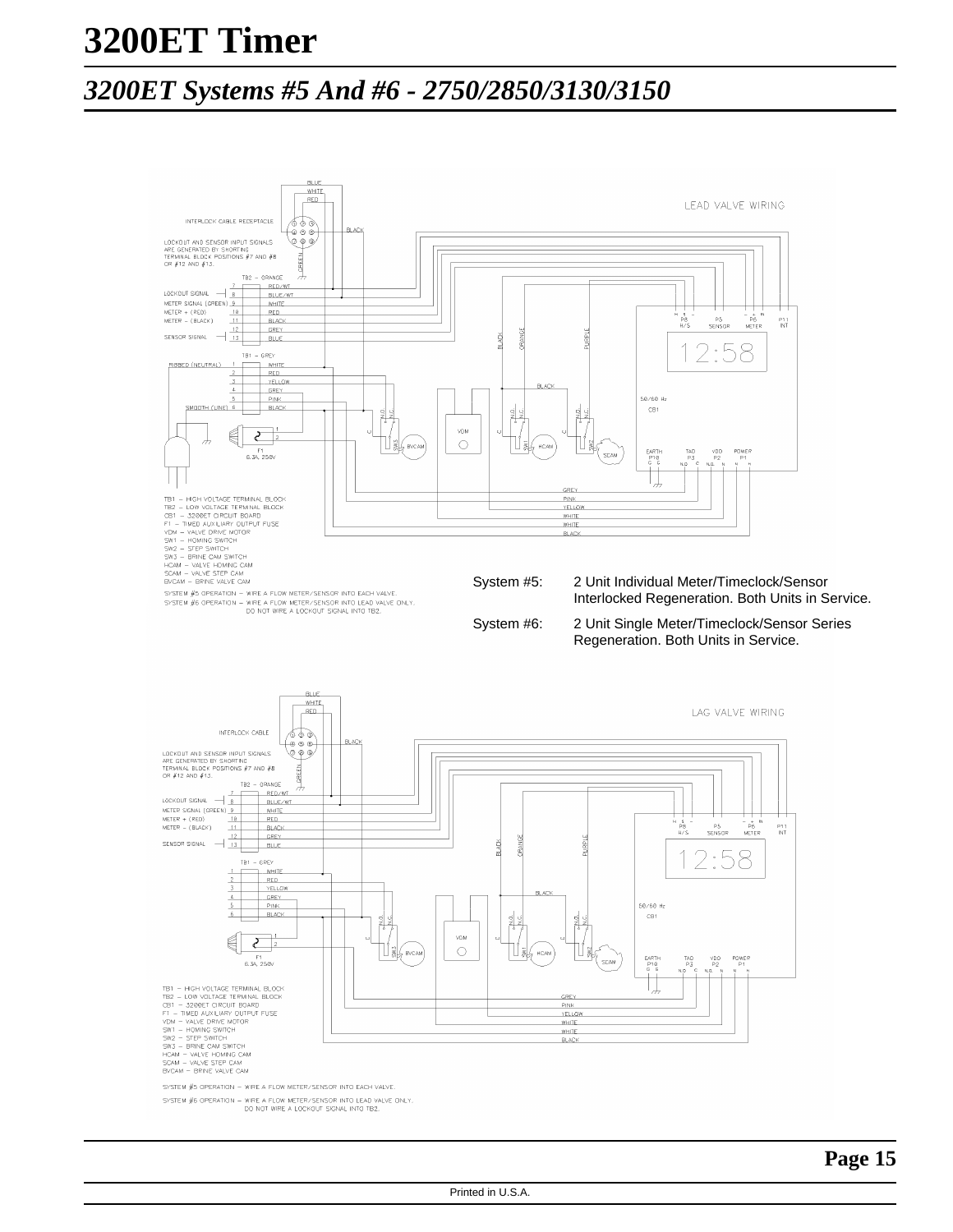### *3200ET System #5 And #6 - 2900/2930/3900*

![](_page_15_Figure_2.jpeg)

![](_page_15_Figure_3.jpeg)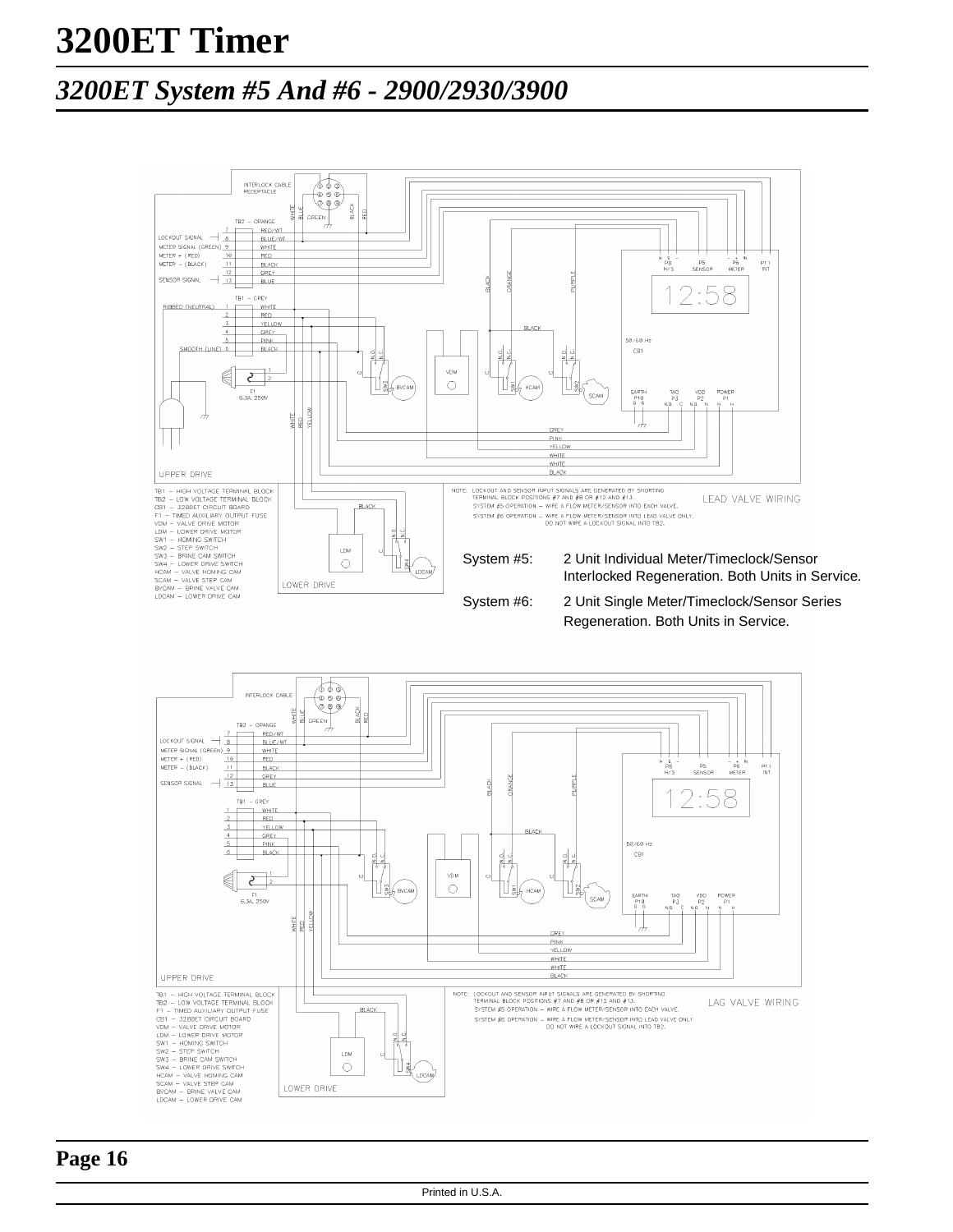# **3200 Timer**

### *3200ET Systems #7/#8 (3-Way Solenoid Output) - 2750/2850/3130/3150*

![](_page_16_Figure_2.jpeg)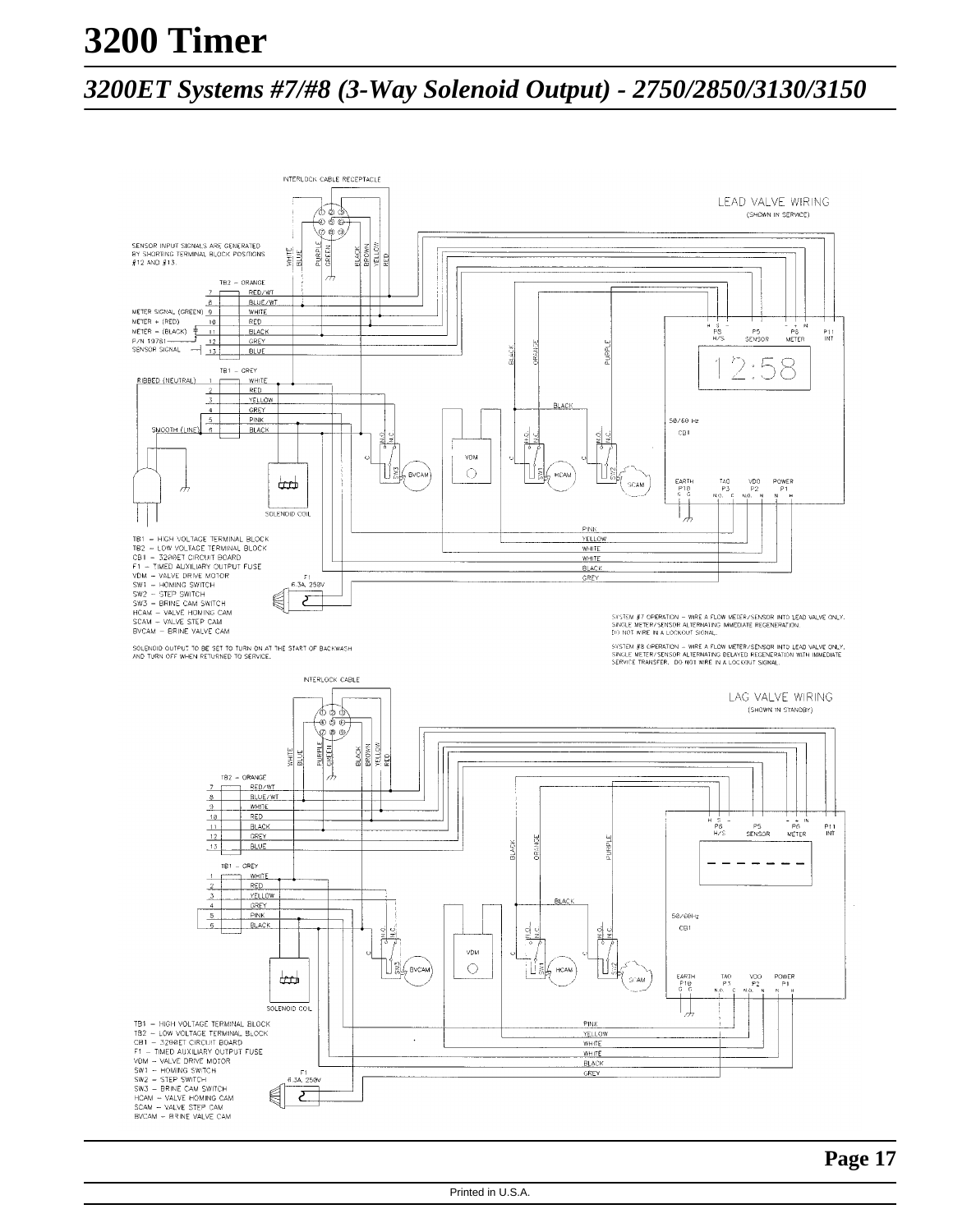# **3200 Timer**

### *3200ET Systems #7/#8 (4-Way Solenoid Output) - 2750/2850/3130/3150*

![](_page_17_Figure_2.jpeg)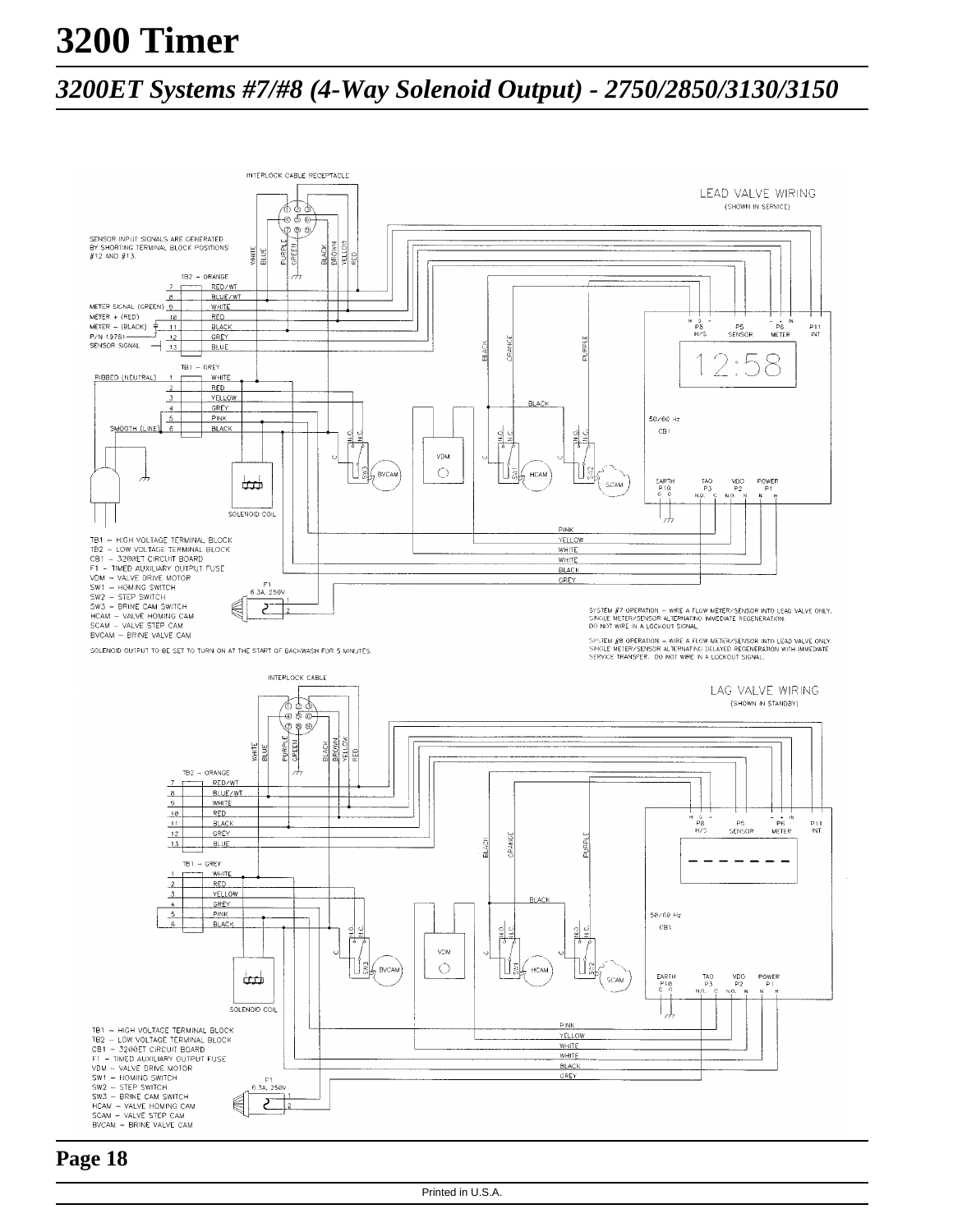# **3200 Timer**

### *3200ET Systems #7 And #8 - 2900/2930/3900*

![](_page_18_Figure_2.jpeg)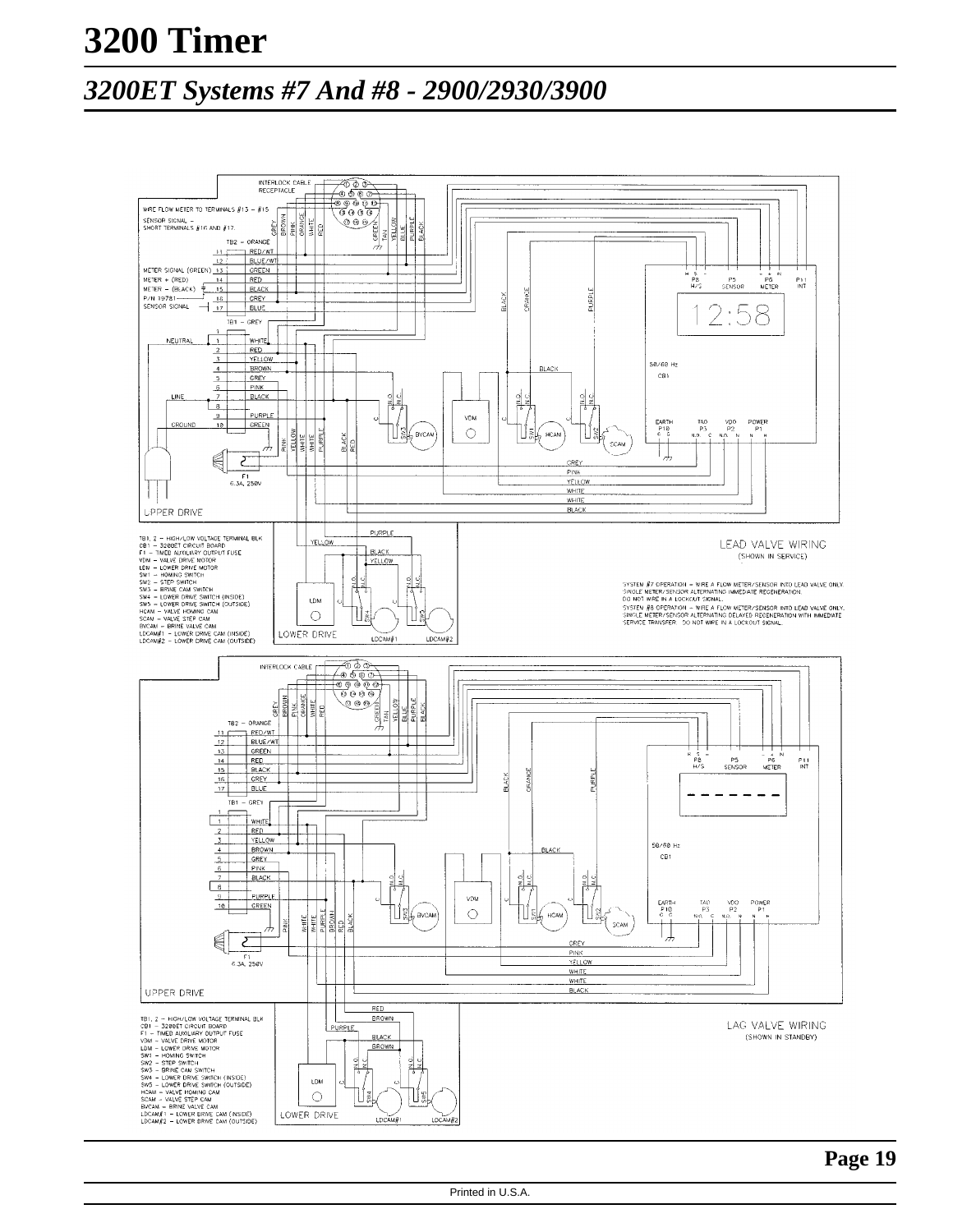## *3200ET System #9 (3-Way Solenoid Output) - 2750/2850/3130/3150*

![](_page_19_Figure_2.jpeg)

![](_page_19_Figure_3.jpeg)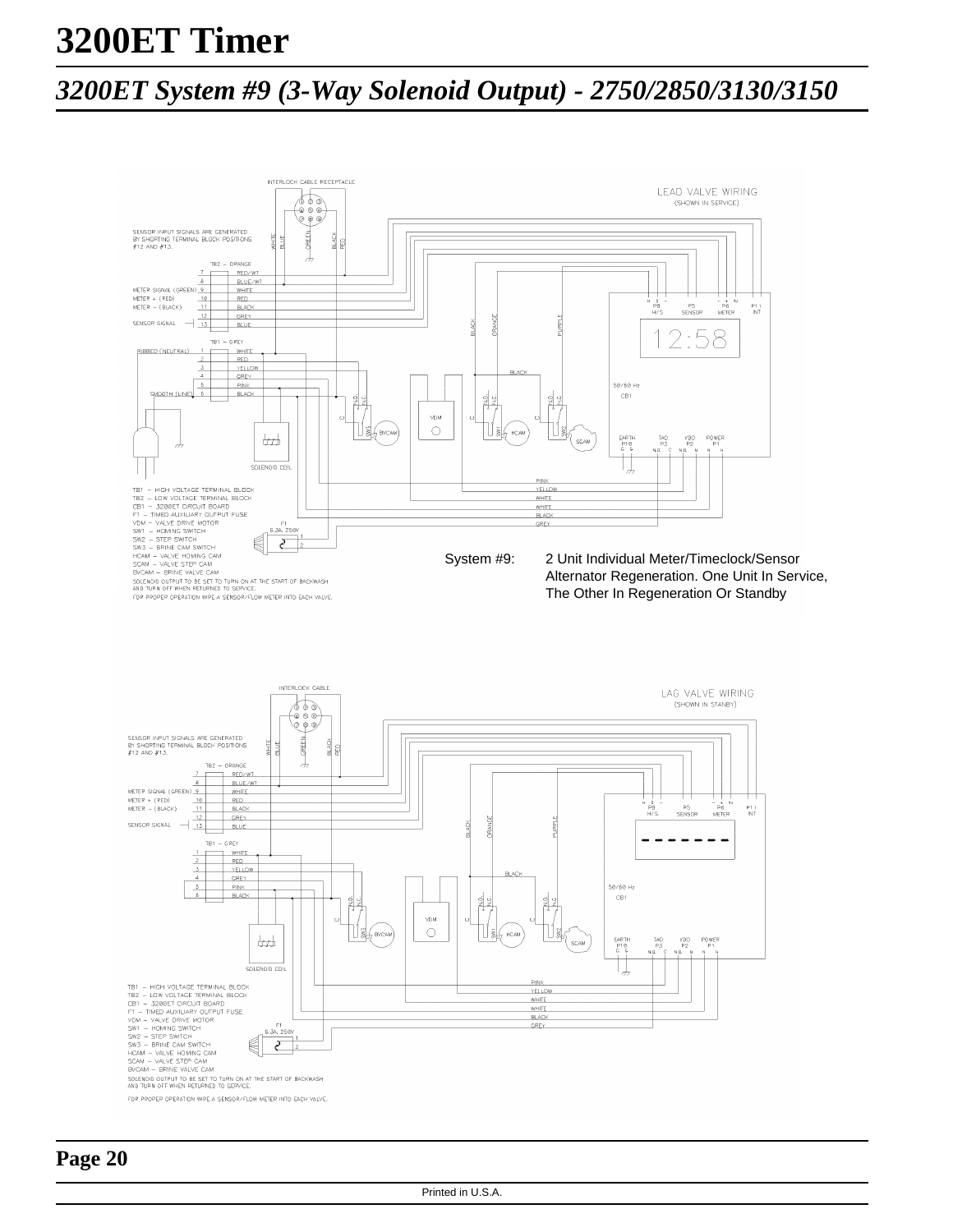## *3200ET System #9 (4-Way Solenoid Output) - 2750/2850/3130/3150*

![](_page_20_Figure_2.jpeg)

![](_page_20_Figure_3.jpeg)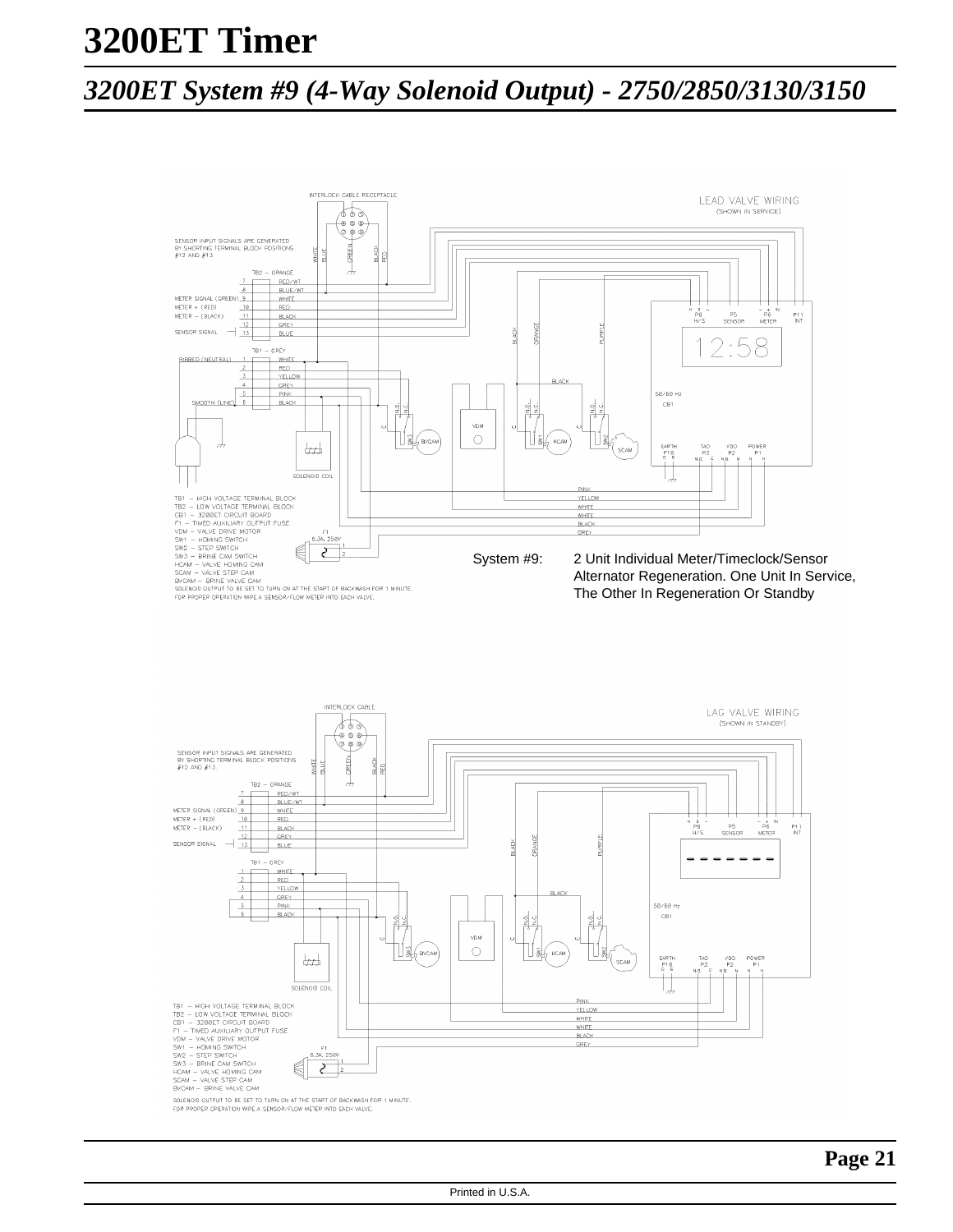### *3200ET System #9 - 2900/2930/3900*

![](_page_21_Figure_2.jpeg)

![](_page_21_Figure_3.jpeg)